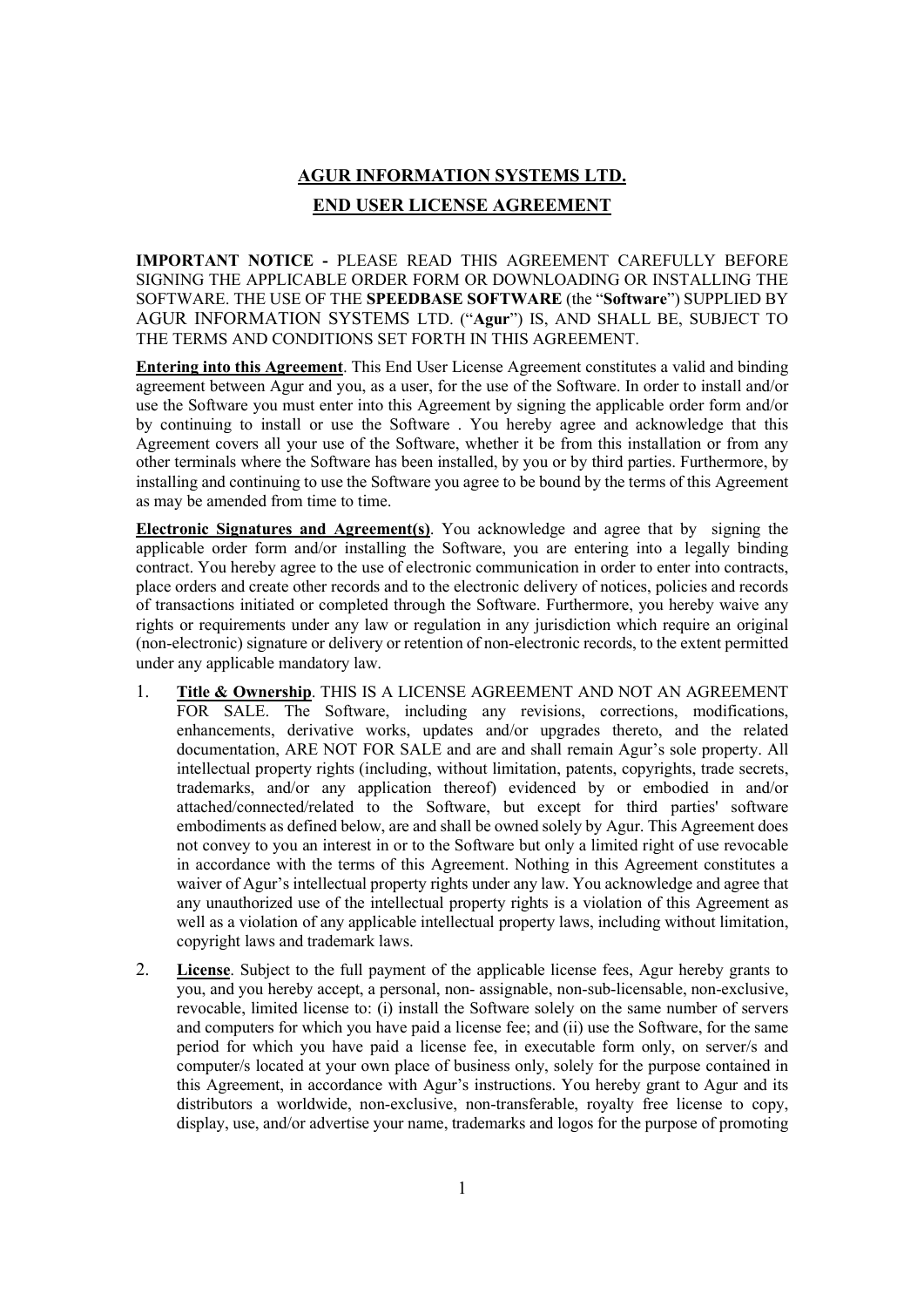and marketing the Agur's products and services.

- 3. Prohibited Uses. You agree not to (i) use the Software not in accordance with this Agreement and/or Agur's instructions; and/or (ii) sell, license, lease, assign, transfer, sublicense, distribute, pledge or share your rights under this Agreement with/to any third party; and/or (iii) undertake, cause, permit or authorize the modification, creation of derivative works, translation, decompiling, decrypt, disassembling, reverse engineer, revise, enhance, hacking or otherwise the Software, or attempt to discover the Software's source code or nonliteral aspects (such as the underlying ideas, algorithms, structure, sequence, organization, and interfaces) of the Software or any part thereof ; and/or (iv) make any copy of the Software and/or use any permitted back-up or archival copies of the Software (or allow someone else to use such copies) for any purpose other than to replace an original copy if it is destroyed or becomes defective; and/or (v) publish or transmit any robot, virus, malware, Trojan horse, spyware, or similar malicious item intended (or that has the potential) to damage or disrupt the Software or any part thereof.
- 4. Support and Maintenance. The support and maintenance services to be provided by Agur to you, shall be as described in the applicable agreement. Agur reserves the right to periodically update the terms of the support and maintenance services (the "Support Terms"), at its sole discretion and without prior notice. You are required to check these Support Terms, from time to time. Any change to these Support Terms shall be binding, as of the date of its publication by Agur. The support and maintenance services shall automatically terminate upon the termination or expiration of this Agreement without additional notices.

## 5. Confidentiality.

- 5.1 During the term of this Agreement, Agur (the "Disclosing Party") may disclose certain Confidential Information to you (the "Receiving Party"). "Confidential Information" includes information, in whatever form, including without limitation: technical information such as computer programs, characterization, formulae, algorithms, process, performance, interface information, including commands, format, syntax and semantics, defects, bugs, business information, including future product information, basic concepts, marketing and sales information, sales volume, financial, pricing and accounting information. Confidential Information does not include any information which, as the Receiving Party can demonstrate by written records: (i) was already known to Receiving Party free of any obligation to keep it confidential at the time of its disclosure by the Disclosing Party; (ii) is or becomes publicly known through no wrongful act of Receiving Party; (iii) is rightfully received from a third party having no confidentiality obligation with respect to such information; (iv) was acknowledged in writing by the Disclosing Party to be non-confidential prior to any disclosure thereof; or (v) is required or compelled by law to be disclosed, provided that the Receiving Party gives reasonable prior written notice to Disclosing Party to allow it to seek protective or other court orders.
- 5.2 The Receiving Party shall refrain from using or exploiting any and all Confidential Information for any purposes or activities other than those specifically authorized in this Agreement. Except as otherwise specifically permitted herein or pursuant to written permission of the Disclosing Party: (i) The Receiving Party represents and warrants that it will hold Confidential Information in strict confidence and protect the Confidential Information with no less than the same extent and by the same means it uses to protect the confidentiality of its own proprietary or confidential information that it does not wish to disclose; (ii) The Receiving Party shall not disclose or facilitate disclosure of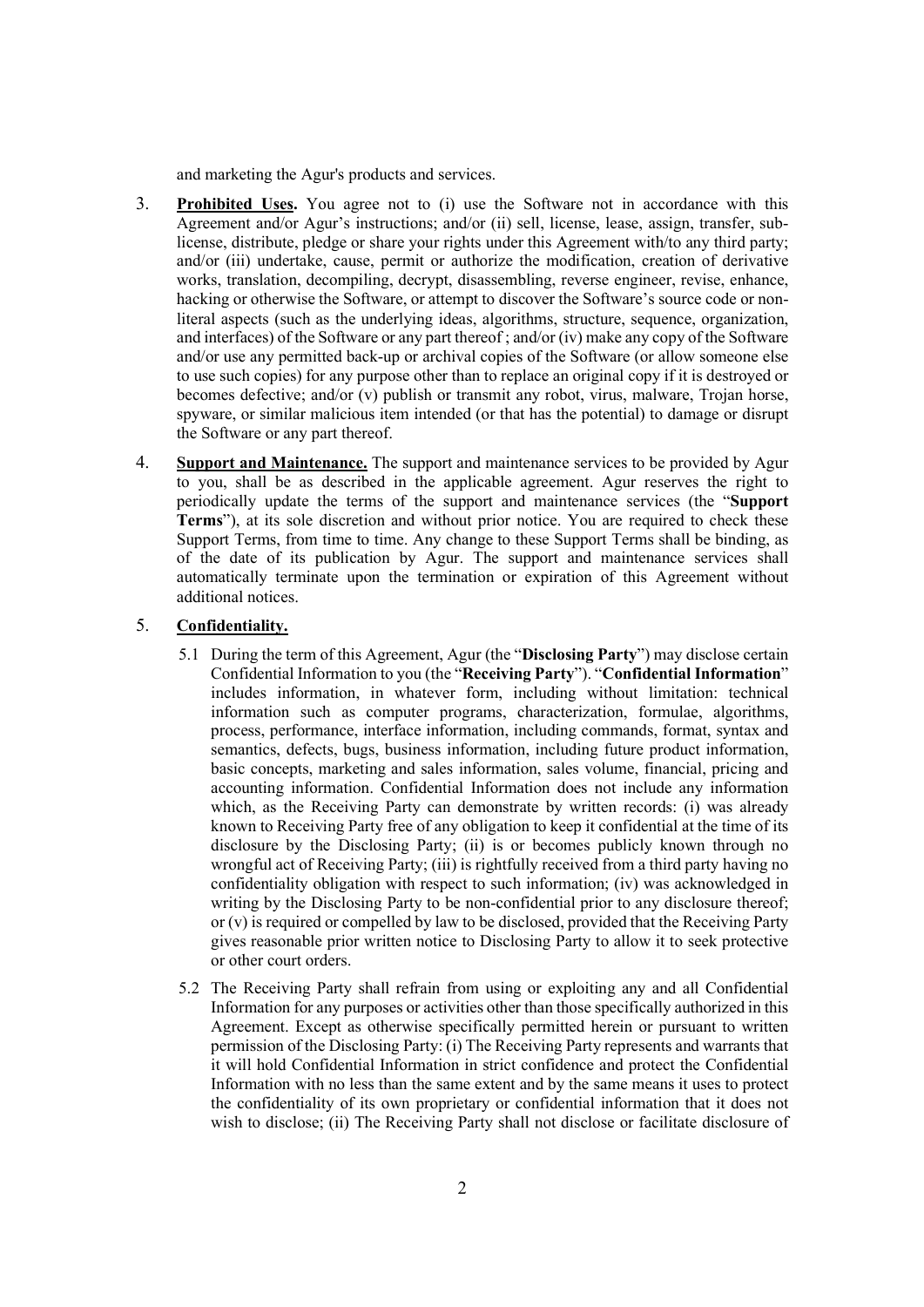Confidential Information of the Disclosing Party to anyone except its employees who need to know such information for the purposes set forth in this Agreement and to the extent they need to know, and provided all such employees comply with obligations similar to the obligations hereunder with respect to the Confidential Information; and (iii) Upon termination of this Agreement, or upon the Disclosing Party's request, the Receiving Party undertakes to return to the Disclosing Party, or destroy, any Confidential Information belonging to the Disclosing Party

- 5.3 If the Receiving Party discloses, loses or is unable to account for any Confidential Information of the Disclosing Party, the Receiving Party promptly will (a) notify the Disclosing Party upon becoming aware thereof, and (b) take such actions as may be necessary or reasonably requested by the Disclosing Party to minimize the impact of such situation.
- 5.4 A material breach of this Section 5 by the Receiving Party (the "Breaching Party") would cause the Disclosing Party an irreparable harm for which the Disclosing Party has no adequate remedies at law. Accordingly, the Disclosing Party will be entitled to seek specific performance or immediate injunctive relief for any such breach, in addition to any other remedies available to the Disclosing Party according to any applicable law and according to this Agreement.
- 5.5 The Receiving Party's confidentiality obligations with respect to the Disclosing Party's Confidential Information shall continue after the termination of this Agreement for an unlimited period, subject to the terms hereof.
- 6. Your Representations and Warranties. You represent and warrant that you are authorized to enter into this Agreement and comply with its terms. Furthermore, you represent and warrant that you will at any and all times meet with your obligations hereunder, as well as any and all laws, regulations and policies that may apply to the use of the Software.
- 7. Limited Warranty. Agur warrants, for your sole benefit, that (i) the Software, when and as delivered to you, and for a period of ninety (90) days following the date of installment (the "Warranty Period") will perform in substantial compliance with the applicable order form, provided that it is used in accordance with this Agreement and Agur's instructions. You shall be entitled to purchase technical support services via the applicable agreement.
- 8. Warranty Disclaimer. AGUR DOES NOT WARRANT THAT THE SOFTWARE WILL COMPLETELY MEET YOUR REQUIRMENTS OR THAT ITS OPERATION WILL BE UNINTERRUPTED OR ERROR-FREE. TO THE EXTENT ALLOWED BY LAW, AGUR EXPRESSLY DISCLAIMS ALL EXPRESS WARRANTIES NOT STATED HEREIN AND ALL IMPLIED WARRANTIES, INCLUDING, BUT NOT LIMITED TO, THE IMPLIED WARRANTIES OF MERCHANTABILITY AND FITNESS FOR A PARTICULAR PURPOSE. NO AGUR'S DEALER, DISTRIBUTOR, RESELLER, AGENT OR EMPLOYEE IS AUTHORIZED TO MAKE ANY MODIFICATIONS, EXTENSIONS, OR ADDITIONS TO THIS WARRANTY. IF ANY MODIFICATION IS MADE TO THE SOFTWARE BY YOU DURING THE WARRANTY PERIOD, OR IF YOU VIOLATE ANY OF THE TERMS OF THIS AGREEMENT OR AGUR'S INSTRUCTIONS, THEN THE WARRANTY IN SECTION 7 ABOVE, SHALL IMMEDIATELY BE TERMINATED. FURTHER, THE WARRANTY SHALL NOT APPLY IF THE SOFTWARE IS USED ON, OR IN CONJUNCTION WITH, HARDWARE OR SOFTWARE OTHER THAN AS DESCRIBED IN THE THIS AGREEMENT AND/OR AGUR'S INSTRUCTIONS.
- 9. Limitation of Remedies. In the event of a breach of the warranty set forth above, Agur's sole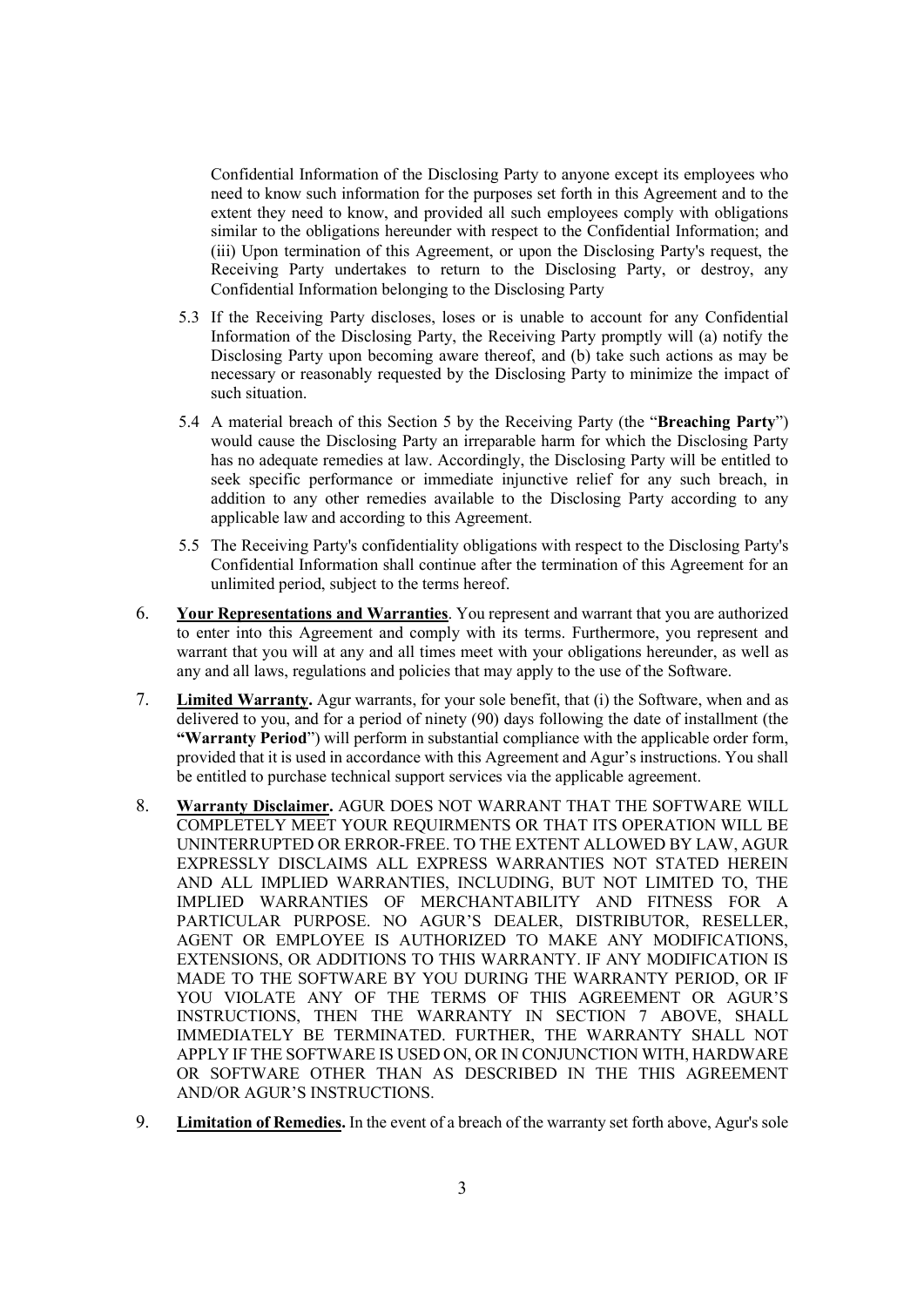obligation shall be, at Agur's sole discretion: (i) to replace or repair the Software, or component thereof, that does not meet the foregoing limited warranty, free of charge; or (ii) to terminate this Agreement and refund the license fee paid by you for the Software. Any replacement or repaired component will be warranted for the remainder of the original Warranty Period, or for 30 days, whichever is longer. Warranty claims must be made in writing during the Warranty Period and within seven (7) days of the observation of the defect accompanied by evidence satisfactory to Agur.

- 10. Exclusion of Warranty. The warranties and remedies specified above will not apply if the Software malfunctions are due to extrinsic causes, such as (i) natural disaster, including fire, smoke, water, earthquakes or lightning; (ii) electrical power fluctuations or failures or internet connectivity problems or other environmental problems; (iii) the neglect or misuse of the Software or other failure to comply with the instructions given; (iv) a correction or modification of the Software not provided by Agur; (v) the failure to promptly install an update provided by Agur; (vi) a malfunction of your hardware equipment; or (vii) the combination of the Software with other software not approved by Agur.
- 11. Exclusion of Consequential Damages. You acknowledge that the Software is inherently complex and may not be completely free of errors. AGUR SHALL NOT BE LIABLE (WHETHER UNDER CONTRACT, TORT (INCLUDING NEGLIGENCE) OR OTHERWISE) TO YOU, OR ANY THIRD PARTY FOR ANY LOSS OR DAMAGE (INCLUDING INDIRECT, SPECIAL OR CONSEQUENTIAL DAMAGES), INCLUDING, WITHOUT LIMITATION, ANY LOSS OR DAMAGE TO BUSINESS EARNINGS, LOST PROFITS OR GOODWILL AND LOST OR DAMAGED DATA OR DOCUMENTATION, SUFFERED BY ANY PERSON, ARISING FROM AND/OR RELATED WITH AND/OR CONNECTED TO ANY USE OF THE SOFTWARE AND/OR ANY COMPONENT OF THE SOFTWARE, EVEN IF AGUR IS ADVISED OF THE POSSIBILITY OF SUCH DAMAGES.
- 12. Limitation of Liability. IN NO EVENT SHALL AGUR'S TOTAL MONETARY OBLIGATION AND LIABILITY, UNDER ANY CLAIM FOR ANY CAUSES OF ACTION PURSUANT TO THIS AGREEMENT, EXCEED THE PAYMENTS MADE BY YOU TO AGUR AND/OR ITS DISTRIBUTORS FOR THE SOFTWARE WITHIN ONE (1) YEAR PRECEDING THE DATE UPON WHICH THE CLAIM FOR SUCH LIABILITY IS BROUGHT.
- 13. No Other Warranties. Except as specifically provided herein, Agur makes no warranty or representation, either express or implied, with respect to the Software, including its quality, performance, merchantability or fitness for a particular purpose.
- 14. Indemnification. You agree to indemnify, defend and hold Agur, its affiliates, agents and employees harmless from and against any and all liabilities and costs, including reasonable attorneys' fees incurred by said parties, in connection with or arising out of your (a) violation or breach of any term of this Agreement or any applicable law or regulation, whether or not referenced herein, or (b) violation of any rights of any third party, or (c) use or misuse of the Software, or (d) use and/or modification of the Software.

## 15. Termination.

15.1 Your failure to comply with the terms of this Agreement shall immediately terminate your license and this Agreement. Upon termination of this Agreement by Agur: (i) the license granted to you in this Agreement shall expire and you shall immediately discontinue all further use of the Software; and (ii) you will cease any and all use of the Software, and (iii) you will remove the Software from all hard drives, networks and